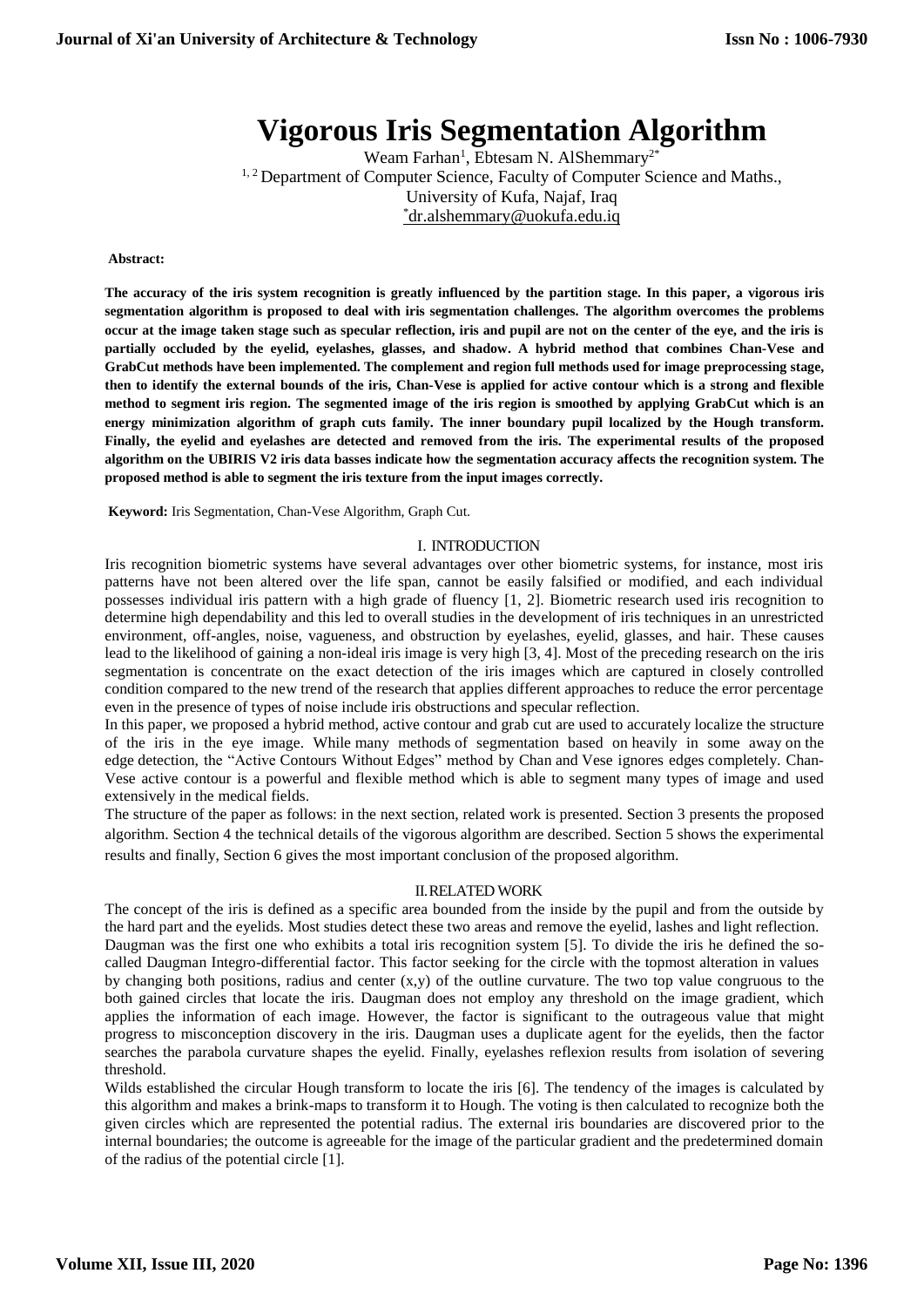Iris localizing is done by the use of Morphological factor such as density thresholds opening and closing [7, 8]. More specifically speaking in [7] a square region that's fully besetment the pupil it discovered by using the intensity information. The region is thereafter binaries to educator a brink-maps out of it. It using a reiterated morphological factors algorithm locating the iris internal boundaries. The mechanism for determining external tires is going along with the outer boundary is separated into left and right sides in which they are detected by arched Hough transform and finally consolidated together. Attractive results obtained which show development on the accuracy of the iris localization. In any case, it must be taken into an account that the database used to experience the system (CASIAV4) is considered as a simple unchallenging database.

Chan and Vese [9, 10], suggest a new level set model. This model has large properties for global optimization because it employs all the information in the full image area. Instead of, this method optimally fits a two-phase piecewise constant.model to the given image. The border segmentation is represented implicitly with a level set function the levelset effects on handle segmentation, it make more easy than explicit snake.

Jahangiri and Heesch [11], prepare an unattended GrabCut algorithm configured with a rough segmentation acquired by active argument. However, they are solitary fit to segment the front-end objects from a clear background and not use any category-specific information.

#### III.THE PROPOSED METHOD

This section reviews the proposed hybrid method which integrates two techniques used in cutting the picture which is the active contour (Chan-Vese) and GrabCut, thus we get more accurate and efficient results in cutting the iris. Figure 1 shows the steps for the proposed method of iris segmentation.

Figure 1: The proposed method



## IV.TECHNICAL DETAILS

Iris segmentation is to isolate the iris part from other parts in the iris recognition system that's find the limits of the iris in term of pupillary and limbic, locating the top and lower eyelids if they occurred, or detected eyelashes, shadow and reflection. In this section, we will explain the approaches used at each stage of this algorithm.

#### *A. Specular Reflection Removal*

This section presents the iris image quality enhancement through reflection removal steps.

## *1. Remove Reflection from Pupil Region*

The interpolation method (bicubic method) is used to deal with this problem. Bicubic interpolation, also known as crossover curing interpolation, (4×4) adjacent pixels are considered. It is different from linear double interpolation which is only  $(2x2)$  pixels into account, using this equation [12]:

$$
v(x, y) = \sum_{i=0}^{3} \sum_{j=0}^{3} a_{ij} x^{i} y^{j} \dots \dots \dots \dots \dots (1)
$$

Where:

v (x, y): the coordinates.of the resulting point. aij: the coordinates of the adjacent

For more illustration of the above equation, the chromatic value of the coordinate is the sum of the color values of sixteen contiguous [12]: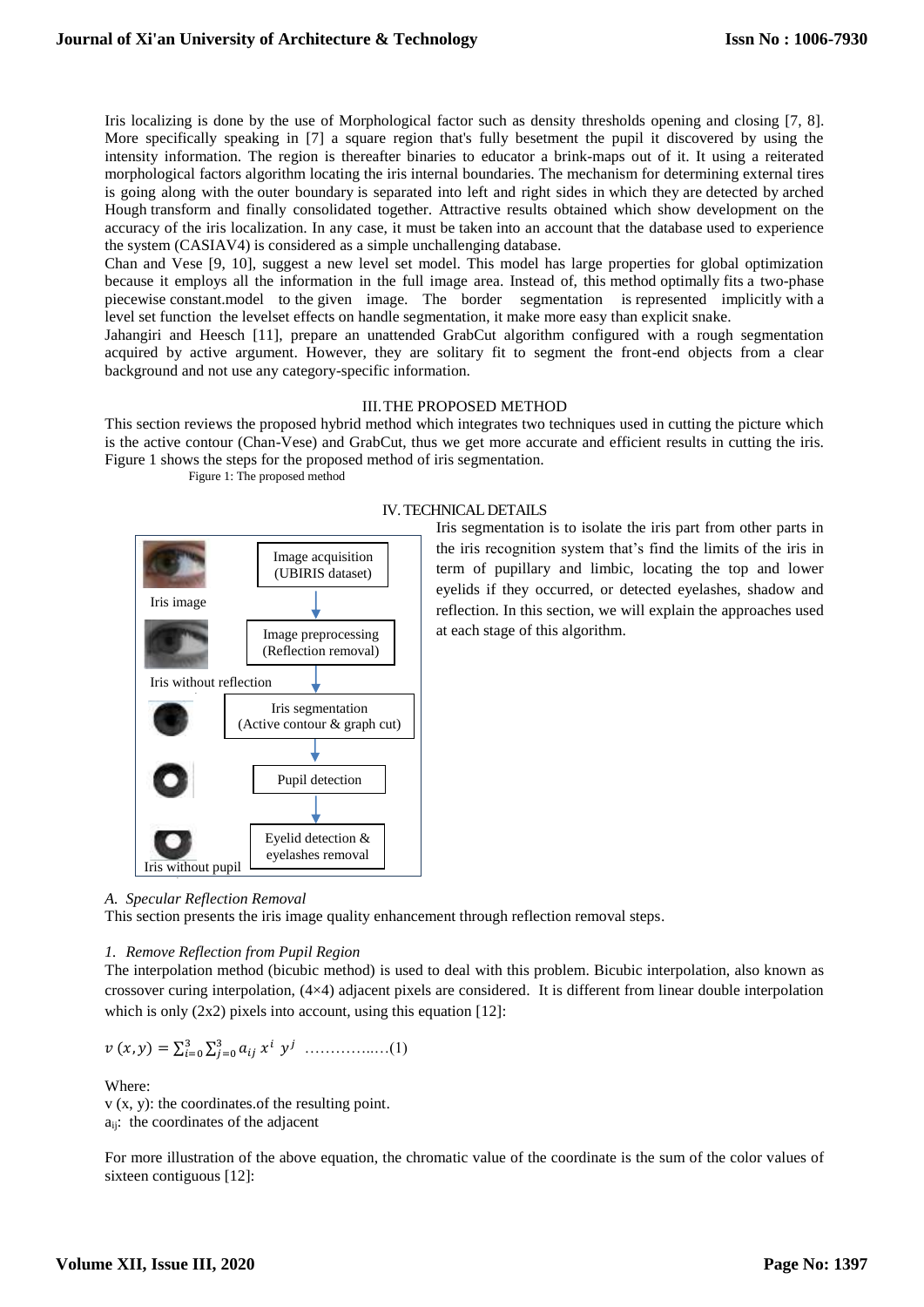$$
v(x,y) = \begin{bmatrix} f(i-1,j-2) f(i,j-2) f(i+1,j-2) & f(i+2,j_2) \\ f(i-1,j-1) f(i,j-1) & f(i+1,j-1) f(i+2,j-1) \\ f(i-1,j) & f(i,j) & f(i+1,j) f(i+2,j+2) \end{bmatrix} \dots \dots (2)
$$

## Where:

 $F(i,j)$ : the coordinates of the sixteen contiguous.

Figure 2 display the result of removing reflection from the pupil region using interpolation method.



Figure2: The result of the pupil reflection removal.

## *2. Iris Reflection Removal*

Morphological filter operation is used to iris reflection removal, region fill algorithm, and complement image. The region fill of the image can be selected in two ways: (i) inner region and (ii) boundary region. The inner region is characterized by specifying an identical value to all the pixels inside that region. The algorithms exercised to change the values of all pixels in the interior regions to new values are FLOOD-FILL algorithms [13].

The boundary regions are characterized by the similar incentive to each pixel on the regions. The pixels of the regional boundary and the inner once should not have identical values. BOUNDARY-FILL algorithms are used to change the value of all pixels in boundary regions to new value [13].

The algorithm for region filling based on set of dilations, complementation, and intersections. The main idea is filling the entire region with 'black' starting from a point "p" inside the boundary. If we adopt the convention, the first step is that all the non-boundary (background) points are labeled 'white' and then assigned a value of black to point "p". Filling the region with 'black' executed by the following procedure [14]:

 $x_k = (x_{k-1} \oplus B) \cap A^C$  ……………………………(3)

Where:

 $k=1,2,3,...$ 

B: is the symmetric structure element

 $A^C$ : is the complement of the set.

When k=0 then  $x_0$  will equal to the point "p" in Eq. 3. Figures 3 shows the results of the iris reflection removal steps.



Figure (3): The outcomes of preprocessing stage. (a) authentic image, (b) RGB image to gray image, (c) complement image, (d) fill image, and (e) the resulting image without reflection.

*B. Iris Segmentation*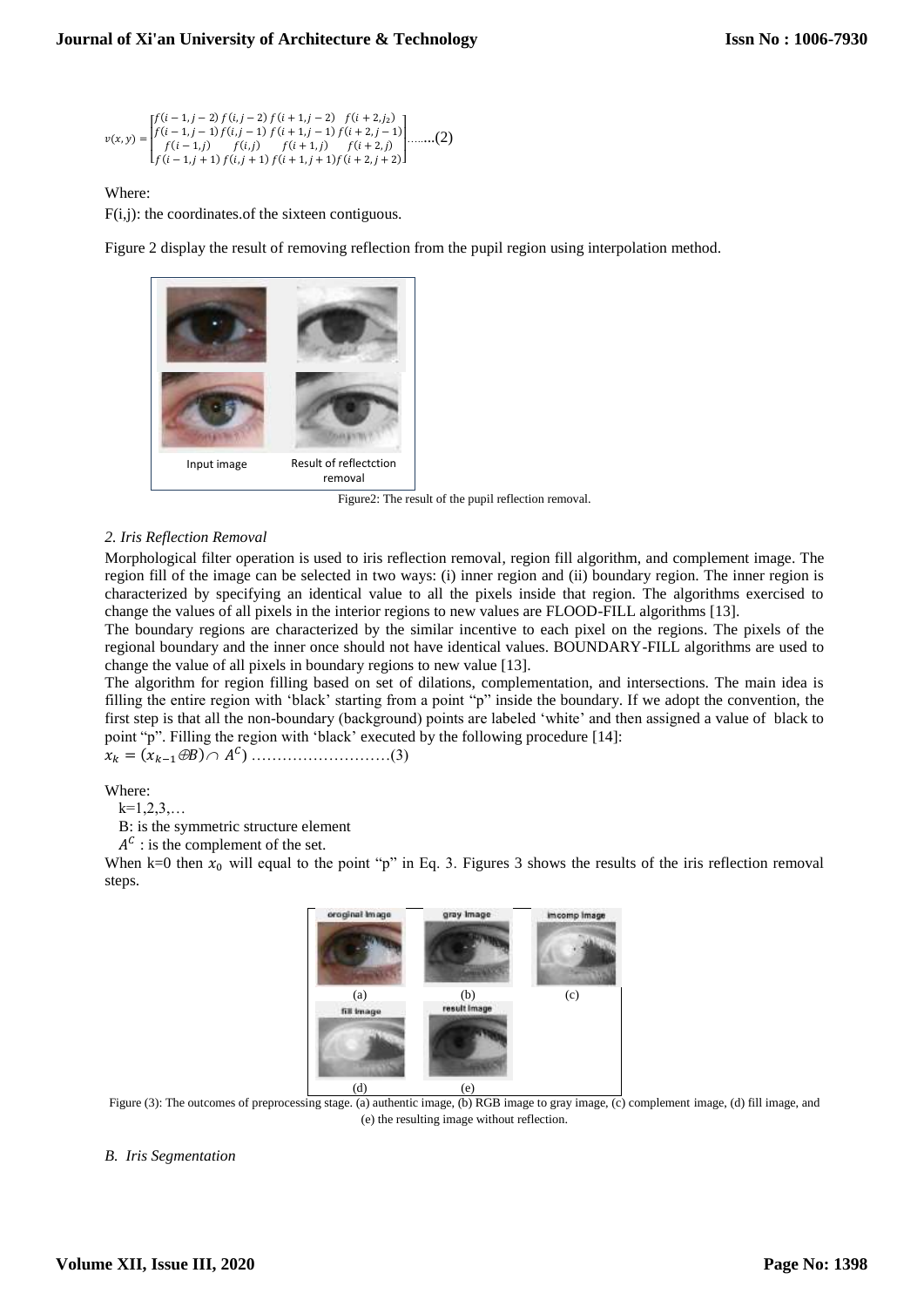The iris segmentation is one of the most important stages in the recognition system of the iris. This stage includes the separation of iris from the rest of the other parts. Iris is a part that contains the unique characteristics of the eye in which the recognition rely on. Chan-Vese active contour and graph cut is a hybrid method that used for the segmentation in the proposed algorithm.

#### *1.Chan Vese Active Contour*

Chan-Vese active-area model [15] is a strong and soft method to segment many types of image, in particular some images which are complicated to segment suitably by "classic" segmentation technique using a gradient-based [16]. This pattern is established on Mumford-Shah functional [17] and is extremely used in medical imaging, particularly for brain, heart, and tracheal dissection. This model is firstly based on the power decrease problem, which can be reformulated in the form of the level groups, resulting in problem-solving.

Let f mark the given eye.gray image in a domain  $\Omega$  to be segmented. The Chan–Vese strategy is inlivened by the Mumford–Shah. model. Mumford and Shah functional [17] approaches the image  $f$  by a soft segment function  $u$ , as a result for the minimizing case [18]:

arg 1, 2 min ℎ() + ∫ (() − ()) 2 + ∫ |∇()| 2 Ω Ω∖C ...………………(4)  $u, c$ 

While C is the edge range curved,  $u$  is permitted to be sporadic. The first term secure regularity of C, the second term support *u* to be near to *f*, and the third term ensure that *u* is differentiable on  $\Omega$ \C. The Mumford– Shah approximation suggests. Selecting this edge set  $C$  as the segmentation limit.

To simplify the equation (4), Mumford and Shah also looked at a fixed intermittent model [18]:

arg , 1, 2 min ℎ() + ∫ (()− ()) <sup>2</sup> <sup>Ω</sup> ………………………………….(5)

Where *u* desired to be fixed on each linked element of  $\Omega\backslash C$ . In this case, C is the limit of a closed set necessarily, i.e. C is collected from closed curves. Contrast to the Mumford Shah's model, the main variation with the Chan-Vese model is an extra item that penalizes a closed area and furthermore simplification that  $u$  is permitted to have two values only [18]:

 $u(x) = \begin{cases} c_1 & \text{where } x \text{ inside } C \\ a & \text{otherwise} \end{cases}$ <sup>2</sup> ℎ ………..…..(6)

Where C represents the boundary of a closed set, while c1, c2 represents both inside and outside the values of C respectively. Chan–Vese model finds through all *u* of this formula the one that best convergent *f* [18]:

```
arg_{c1,c2,C} \mu length(C) + vArea\left ( inside(C) \right ) + \lambda 1 \int_{inside(C)} \lvert f(x) - c_1 \rvert^2 \, dx + \lambda 2 \int_{outside(C)} \lvert f(x) - c_2 \rvert^2 \, dx……………………………………..….(7)
```
The first term monitoring minuteness by correction the length. The second term correct enclosed C area to dominate its size. The third and fourth terms complete the contradiction "piecewise constant model"  $u$  and the input image f. Figure 4 display the application results of the Active Contour method (Chan Vese) on the iris image. The implementation started with the initialization of mask curve (initial contour location close to the object that is to be segmented), then segment the image using the method with 150 iterations and finally boundary determination of the segmented image.



Figure 4: Show the results of Chan Vese algorithm, (a) input image, (b) initialization of mask curve, (c) segmentation with 150 iterations and (d) boundary of the segmented image.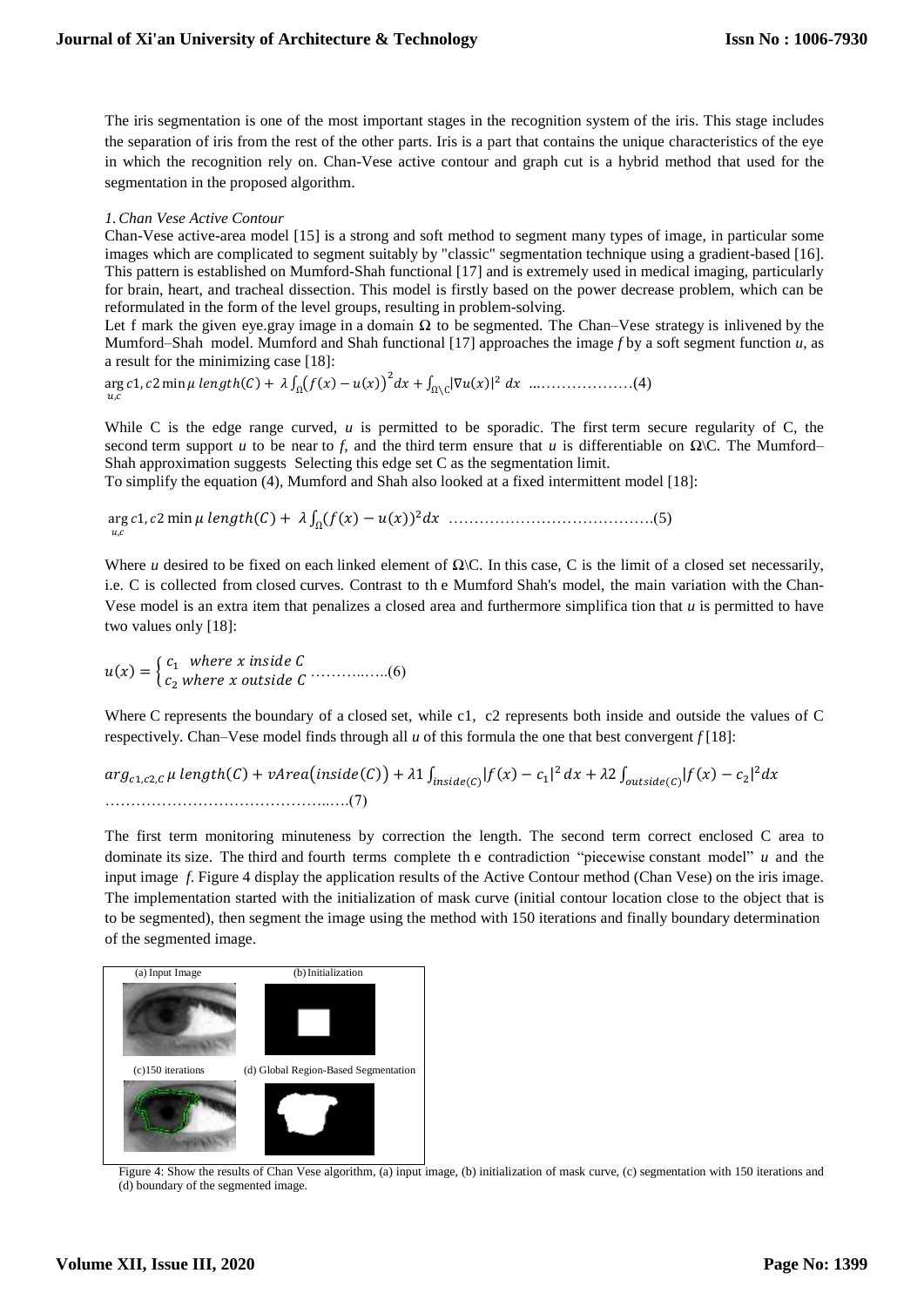#### *2. GrabCut method*

Boykov and Jolly 2001 [19], proposed a technique of repeated image segmentation established on the GraphCut algorithm. There are algorithms for returns the cut with minimum cost in a graph. It is beneficial for segmentation if the energy can be expressed as a cost of a cut in a special graph builds from the image. This is the situation of the Chan-Vese model.

GrabCut expansion images can be colored by Graph cutting and more over the deficient developments are extremely raise the advantage of graph cut. This process of user interaction can be simplified by drawing a rectangle around the desirable foregrounding, followed by a small amount of modifying editing. The color information module in the algorithm of graph cut and the refined learning process raises its hardness. Consequently, GrabCut is a modifying tool of a hopeful image for foreground extraction [20]. Figure 5 shows the selection of nodes according the segmented region for foreground and background [21]. The results of GrabCut algorithm and segmentation are fully illustrated in Figure 6.



Figure 5:- shows t-links between terminals and nodes and n-links between two nodes [21].

The algorithm of GrabCut uses Gaussian Mixture Models (GMM) to lump the RGB pixel values from the image. There are two GMMs, one foreground and one for background pixels. Each GMM.is defined to have 5 clusters (K  $= 5$ , set to be constant ).



Figure(6): The results of grab cut algorithm, (a) gray image with boundaries selected from previous step (Chan Vese), (b) applying grab cut function, (c) masked image, (d) binary mask image, (e) full complement binary image, and (f) result of segmentation.

There is an inflexible segmentation of the pixels between the foreground and background GMMs performs by  $n = 0$ (background) 0 or 1 (foreground).

A Gaussian Mixture Model (GMM), the probability distribution used, is defined by sundry parameters [19].

$$
\theta = \{\pi(\alpha, k), \mu(\alpha, k), \Sigma(\alpha, k)\} \dots \dots \dots (8)
$$

where:

- $\alpha = (0, 1), k = 1$
- μ mean RGB value
- $\bullet$   $\pi$  weighting coefficient
- $\Sigma$  covariance matrix (3x3)

The algorithm of GrabCut hard segmentation which is iterative image segmentation in GrabCut Colour data modelling can be shown as below [23]:

## **Initialisation**

User initialize trimap T by supplying only TB. The foregr und is set to TF = /0; T.U = T.B, complement of the background.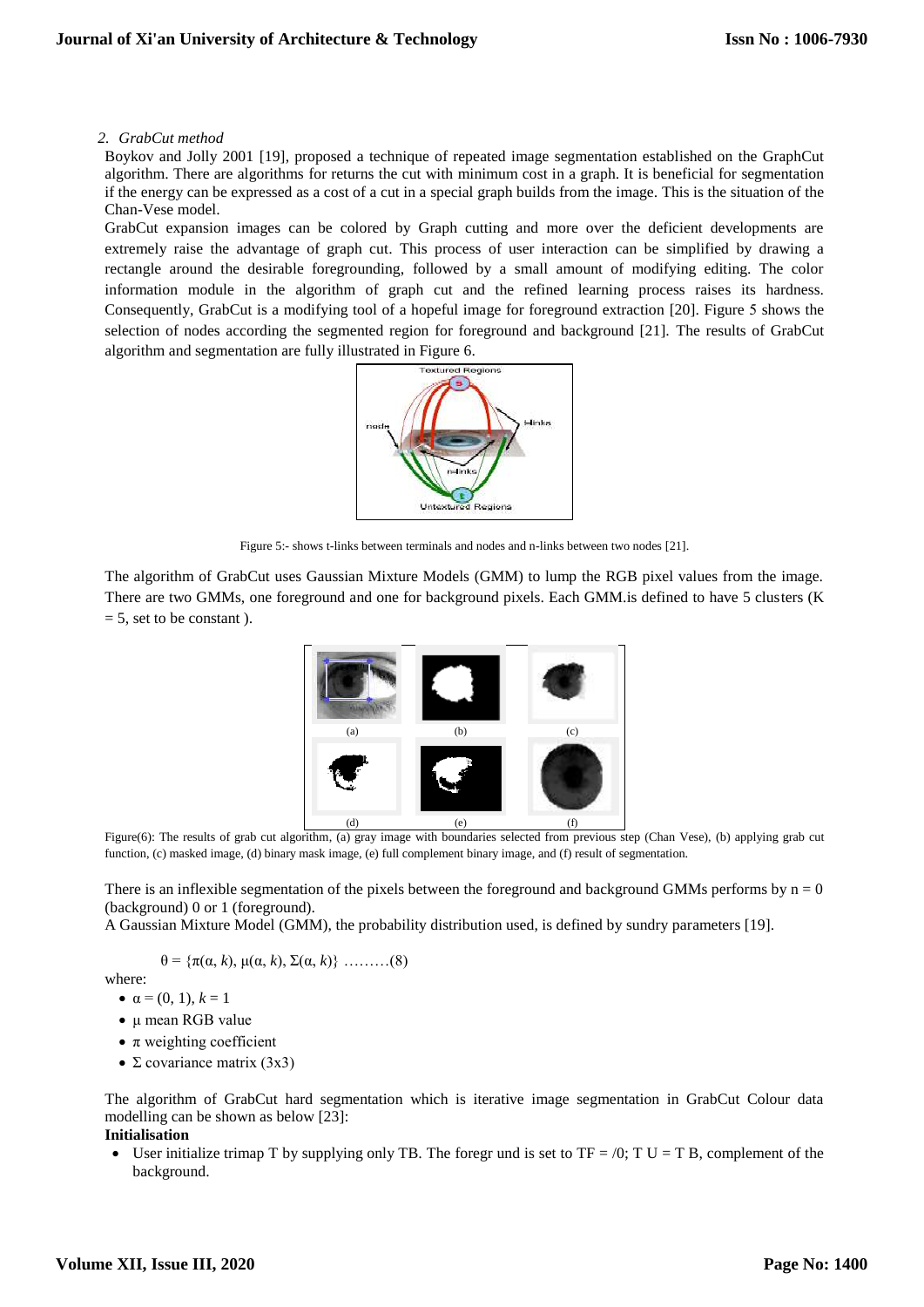## **Journal of Xi'an University of Architecture & Technology**

- Initialise  $\alpha n = 0$  for  $n \in TB$  and  $\alpha n = 1$  for  $n \in TU$ .
- Background and foreground GMMs initialised from sets  $\alpha n = 0$  and  $\alpha n = 1$  respectively.

## **Iterative minimization**

- 1. Assign GMM components to pixels: for each n in TU, kn := argmin kn Dn( $\alpha$ n, kn, $\theta$ ,zn).
- 2. Learn GMM parameters from data z:  $\theta$  := argmin  $\theta$  U( $\alpha$ ,k, $\theta$ , z)
- 3. Estimate segmentation: use min cut to solve: min  $\{\alpha n: n\in TU\}$  min k  $E(\alpha, k, \theta, z)$ .
- 4. Repeat from step 1, until convergence.

## *C. Pupil Detection*

Pupil detection is the process of separating the pupil from the iris image because it is not necessary. The pupils may have difficulties in the selection because they may be unclear and may not be in the center of the iris. First, filtering the iris image with 2-D median filters and then specify the small value of the pixels of the image of the iris Imin, aftar that switching the resulting image to binary by using threshold (25+ Imin). There are other uses of a 2-D median filter is used on the dual images to dismiss the comparatively smalle regions related to the eyelashes [22]. Generally, the largest boundary of the remaining regions of the eye corresponds to the pupil. However, when the pupil is constricted, it is very likely that the boundary of the detected region corresponding to the eyelashes which is larger than that of the pupil. A circle-fitting procedure is executed on all detected regions. Finally, the circle whose circumference contains the maximum number of black pixels is deemed to be the detected pupil. Regions with diameters more than half the image size are not considered [22].

#### *D. Eyelids and Eyelashes Detection*

An iris segmentation is a basic unit in the recognition of the iris in order to determines the active area used to extract the parameters, therefore, the accuracy of recognition is directly related [23]. Of particular importance, the issue involved in iris segmentation is the localization of the eyelids important. The iris is almost partially unknown by eyelids and eyelashes which will increase the rate of false acceptance and false rejection if it isn't properly excluded. A morphological will use the laws of the circuit and subtracting the upper portion of them by comparing the color intensity of the iris image.

#### V. EXPERIMENT RESULT

This algorithm is proposed to be applied on UBIRIS V2. UBIRIS database has over (11000) images (and continuously growing) where this dataset contains the normal cases and noise cases in which noise are intended by (non ideal iris, reflection, eyelid, eyelashes, blurring). The accuracy of this algorithm in the normal cases up to 99% and in the critical cases up to 97%. Table 1 shows the accuracy of different iris segmentation methods. Table 2 displayes the results through the steps for the proposed method of iris segmentation.

| Table 1: The accuracy of various iris segmentation methods. |           |  |  |
|-------------------------------------------------------------|-----------|--|--|
| Algorithm                                                   | Precision |  |  |
| Suggested algorithm                                         | 97.3%     |  |  |
| Integro-diferential factor                                  | 90.5%     |  |  |
| Hough transform with edge detection                         | 95.7%     |  |  |

#### VI. CONCLUSIONS

The present paper offered a new algorithm that proceeds a hybrid method that combines Chan-Vese and GrabCut methods in case of minimal forced situations, consisting variety in the average of closure, lighting and different positions of the iris. The reasons that made robustly are the validity of the proposed algorithm is due to for reasons: dealing with non-ideal iris, spectral reflection, the pupil is not center, remove eyelid and eyelashes. The accuracy of the algorithm range between 99% for the normal cases and 97% for the critical cases. A possible continuation of this work may be to think of a good automated initialization of the generalized Chan-Vese model. The original method with constant regions can be initialized with a well chosen threshold. For the polynomial regions, the problem is more complicated. For example, using the Otsu thresholding as an initial segmentation .

|          | Table 2: The proposed algorithm results. |                          |   |
|----------|------------------------------------------|--------------------------|---|
| $\cdots$ |                                          | Drappeagaing Computation | Е |

| Input<br>image | Preprocessing | Segmentation | Eyelid<br>removal |  |  |  |
|----------------|---------------|--------------|-------------------|--|--|--|
|                |               |              |                   |  |  |  |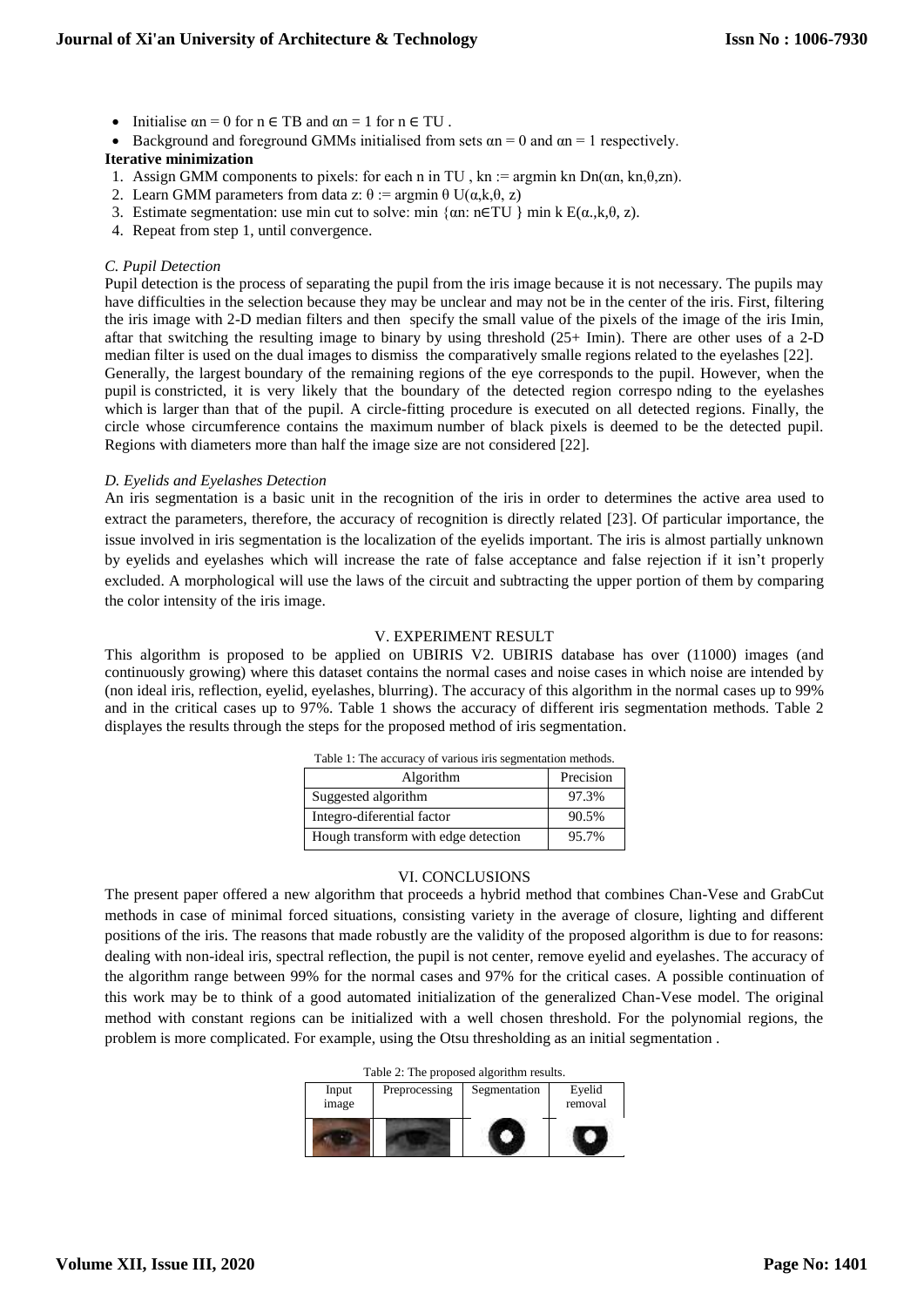

#### REFERENCES

- [1] R. S. Shubhika Ranjan, Prabu Sevugan, P.Swarnalatha, Magesh Gopu, "Iris Recognition System," vol. 4, no. 12, pp. 354–356, 2017.
- [2] T. Kazakov, "by A thesis submitted to University of Birmingham School of Computer Science University of Birmingham," no. May, 2014.
- [3] N. Zainal and M. J. N. , Abduljalil Radman, Mahamod Ismail, "Iris Segmentation for Non-ideal Images Jurnal Teknologi Iris Segmentation for Non-ideal Images," *J. Teknol. (Sciences Eng.*, vol. 74:3, no. May, pp. 39–43, 2015.
- [4] P. V. L. Suvarchala, S. S. Kumar, and B. C. Mohan, "Iris recognition under non-ideal imaging conditions and CCD noise," *Lect. Notes Comput. Sci. (including Subser. Lect. Notes Artif. Intell. Lect. Notes Bioinformatics)*, vol. 8251 LNCS, pp. 319–326, 2013.
- [5] J. G. Daugman, "High Confidence Visual Recognition of Persons," *Intelligence*, vol. 15, no. 11, 1993.
- [6] R. P. Wildes, "Iris recognition: an emerging biometric technology," *Proc. IEEE*, vol. 85, no. 9, pp. 1348– 1363, 1997.
- [7] [HamedGhodrati](https://ieeexplore.ieee.org/author/37712683900) ; [MohammadJavadDehghani](https://ieeexplore.ieee.org/author/37425815300) ; [MohammSadegh](https://ieeexplore.ieee.org/author/37541486900) Helfroush ; [Kamran Kazemi](https://ieeexplore.ieee.org/author/37545408700) "Localization of noncircular iris boundaries using morphology and arched Hough transform," in *2010 2nd International Conference on Image Processing Theory, Tools and Applications*, 2010, pp. 458–463.
- [8] JOAQUIM DE MIRA JR. 1 , JOCELI MAYER2 "Image feature extraction for application of biometric identification of iris-a morphological approach," in *16th Brazilian Symposium on Computer Graphics and Image Processing (SIBGRAPI 2003)*, 2003, pp. 391–398.
- [9] T. Chan and L. Vese, "An Active Contour Model without Edges," pp. 141–151, 1999.
- [10] T. F. Chan, B. Yezrielev Sandberg, and L. A. Vese, "Active contours without edges for vector-valued images," *J. Vis. Commun. Image Represent.*, vol. 11, no. 2, pp. 130–141, 2000.
- [11] G. Christoph and J. Denzler, "Semantic Segmentation Using Grabcut," pp. 597–602, 2012.
- [12] P. R. Rajarapollu and V. R. Mankar, "Bicubic Interpolation Algorithm Implementation for Image Appearance Enhancement," *Ijcst*, vol. 8, no. 2, pp. 23–26, 2017.
- [13] C. Solomon and T. Breckon, "Morphological Processing," *Fundam. Digit. Image Process.*, pp. 197–234, 2011.